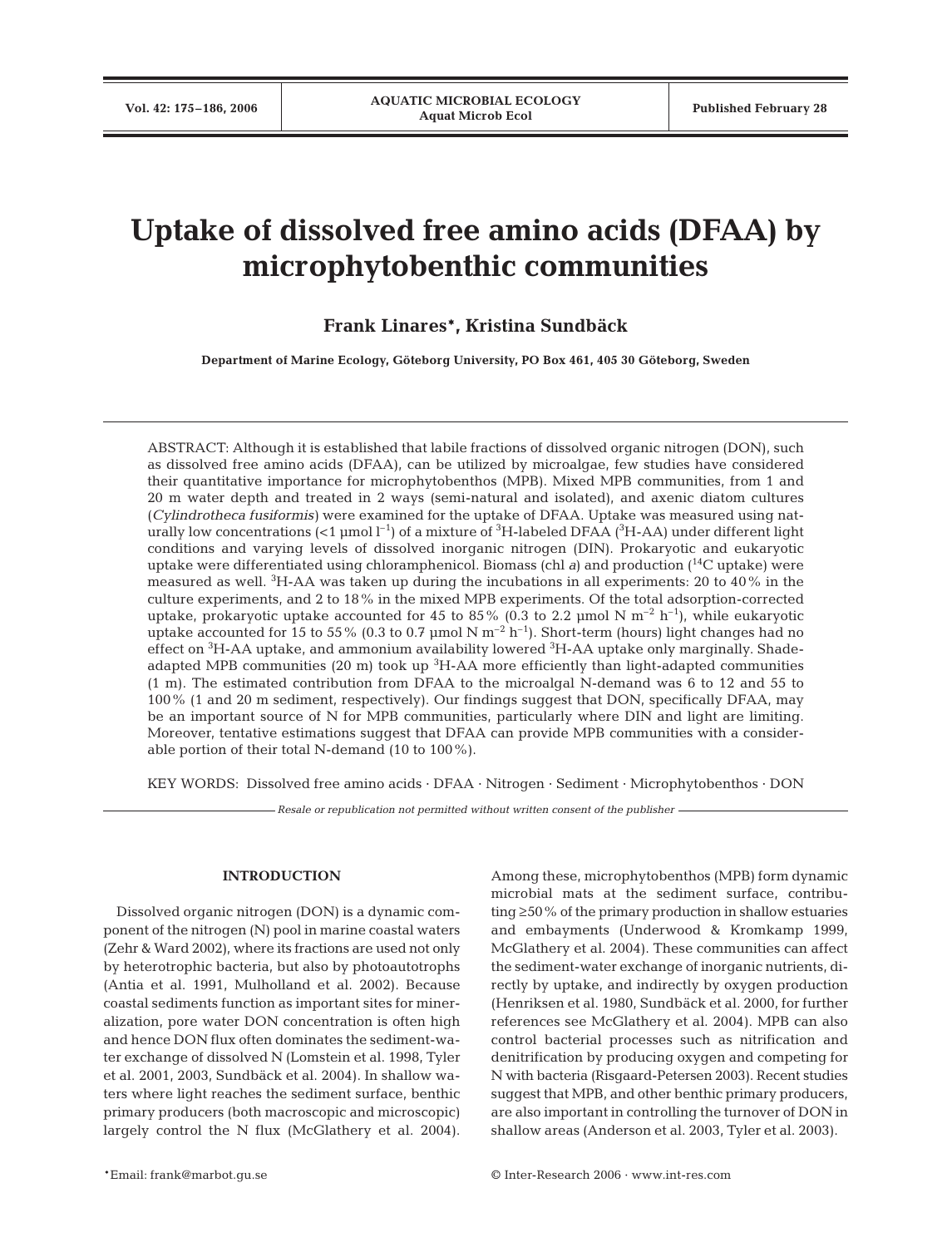Little is known about the quantitative importance of DON fractions for the growth of natural MPB communities. One obvious reason is that controlled uptake experiments are difficult to do in natural sediments, mainly because of the indigenous pool of inorganic and organic nutrients in the sediment pore water (cf. Nilsson & Sundbäck 1991). In addition, MPB has been generally thought to have an inexhaustible pool of available nutrients in the interstitial waters (Underwood & Kromkamp 1999). Dissolved free amino acids (DFAA) constitute a labile component of DON that is readily available both as a N and carbon (C) source for growth (Antia et al. 1991, Mulholland et al. 2002). Culture experiments have shown that growth of benthic diatoms can be stimulated by the addition of DON, such as DFAA (Admiraal & Peletier 1979), and that benthic diatoms take up DFAA occurring at low, natural concentrations (Admiraal et al. 1984, 1987). While the quantitative role of DFAA has been studied to some extent for phytoplankton (Mulholland et al. 2002, Veuger et al. 2004) and diatoms freshly isolated from low-light benthic communities (Rivkin & Putt 1987), only a few studies have tried to estimate the role of DFAA in natural MPB communities in sediments (Nilsson Sundbäck 1996, Linares in press).

In marine waters, DFAA concentrations are usually below 1 µM (Mulholland et al*.* 2003). In shallow-water sediments, DFAA can constitute between 10 and 30% of the DON pool (Lomstein et al. 1998, Guldberg et al*.* 2002). The mixture of frequent light-limiting conditions, and the high concentrations of dissolved organic compounds found in sediments should imply that the capacity to use organic substrates is a selective advantage for algae in sediments. This could particularly apply to conditions of low availability of dissolved inorganic nitrogen (DIN), such as shallow sandy sediment areas, where DIN often appears to be limiting (Nilsson et al*.* 1991, Flothman & Werner 1992). It has been hypothesized that MPB can sustain a high production rate under low DIN conditions, because nutrients (particularly DON) are rapidly recycled and reused by the microbial mats at the sediment surface (Kristensen 1993, Lomstein et al. 1998, Sundbäck et al. 2000), thereby efficiently retaining N within the sediment system. A recent study showed that DFAA indeed stimulates MPB biomass and production in sandy sediments (Linares in press). The aim of our study was to estimate uptake of DFAA by mixed MPB communities. Our hypothesis was that MPB could make use of a large fraction of DFAA, even when available at naturally low concentrations, particularly when DIN was limiting. A second hypothesis was that shade-adapted MPB communities could take up DFAA more efficiently than light-adapted communities. The approach was to measure uptake of a  ${}^{3}$ H-labeled DFAA ( ${}^{3}$ H-AA) mixture under different light conditions and in the presence of DIN.

## **MATERIALS AND METHODS**

**General approach.** Measuring nutrient uptake in sediments under *in situ* conditions is difficult. For instance, DON can be adsorbed onto sediment particles (Christensen & Blackburn 1980, Aufdekampe et al. 2001), to high molecular weight dissolved organic matter (Schuster et al. 1998), to the surfaces of microorganisms (Carman & Guckert 1994), or it can be used by microbiota such as bacteria. In addition, nutrient availability is difficult to control because of the indigenous nutrient pool of the pore water. In order to minimize these sources of error, we used 3 types of microalgal material in our experiments: (1) an axenic unialgal diatom culture, (2) MPB communities isolated from natural sediment onto chemically cleaned sand (isolated communities, IC), and (3) MPB communities in natural, but gently sieved, sediment (semi-natural communities, SNC). A series of experiments was carried out (Table 1) using a  ${}^{3}$ H-AA mixture (Amersham TRK-440, Table 2). Two treatments were made, one with the <sup>3</sup>H-AA mixture plus an addition of ammonium (NH<sub>4</sub>) (+NH<sub>4</sub> treatment), and one with the  ${}^{3}$ H-AA mixture alone (–NH4 treatment). Killed material was used as an adsorption control, and a protein synthesis inhibitor (chloramphenicol, CAP) was used to discriminate between prokaryotic and eukaryotic uptake. See Table 1 for experiment specifications.

**Setup of culture experiments.** An axenic culture of the pennate diatom *Cylindrotheca fusiformis* Reimann and Lewin Culture Collection of Algae and Protozoa (CCAP) was used in 4 experiments to test washing, adsorption, and tracer additions (Table 1). Since the culture was axenic, we assume <sup>3</sup>H-AA was taken up only by live cells or adsorbed onto algal cells and the filter used. To create N-limiting conditions, a known amount of cells was transferred to a 50 ml Nunc flask with artificial seawater (ASW) with no added nutrients, and were kept for 4 d prior to the uptake experiments. In the first 3 experiments, only live cells were used to test washing and addition of <sup>3</sup>H-AA. In Expt 4, cells killed by heat (5 min at 120°C) were also incubated to assess the proportion of label adsorbed to surfaces (Table 1).

**Setup of mixed community experiments.** Uptake of 3 H-AA in mixed MPB communities was measured in 4 experiments, with an additional washing test (Table 1). Sandy sediment (top 0.5 to 1 cm) was collected from 2 sites: from ≤1 m depth in a shallow bay in the NE Kattegat (57° 40' N, 11° 55' E), and from 1 and 20 m depth in the Gullmar Fjord (58° 22' N, 11° 37' E), on the Swedish west coast. The sediment was mixed in a plastic tray and spread evenly. Filtered seawater (Whatman GF/F) from the sampling site was added, and the sediment was left to settle overnight at 10°C.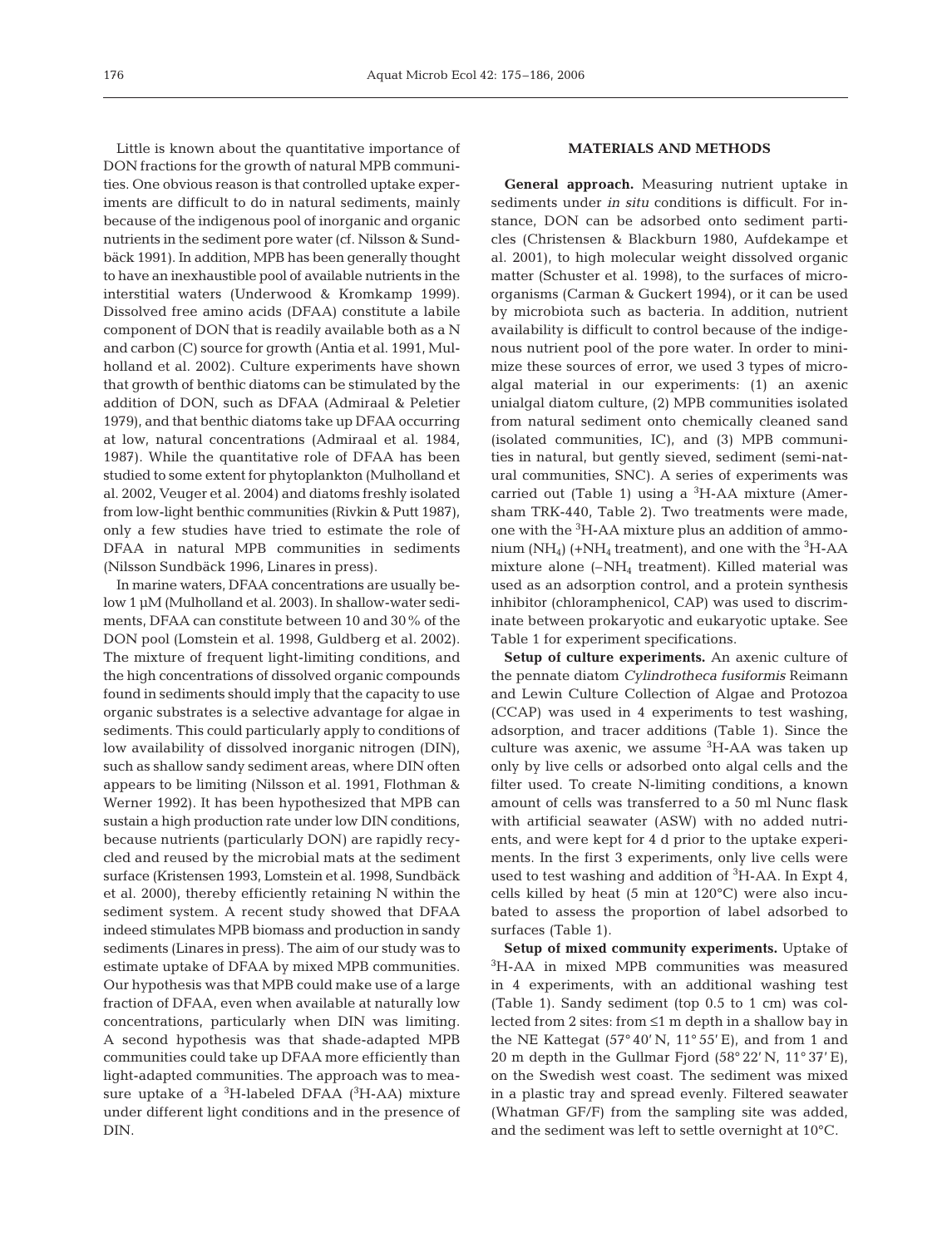Table 1. Experimental design and specifications for all of the experiments in the study. Type/Depth: IC, isolated microphytobenthic community; SNC, semi-natural microphytobenthic community. Treatments: L, light; D, dark (numbers in parentheses are light irradiance, in µmol photons  $m^{-2} s^{-1}$ ; CAP, chloramphenicol prokaryotic inhibitor. Variables measured: AA, amino acid uptake; Chl, chlorophyll *a*; CC, cell counts; Sp, species composition; PP, primary productivity (<sup>14</sup>C)

| Expt           | Type/<br>Depth $(m)$                  | Temp. $(^{\circ}C)/$<br>Salinity | ${}^{3}H$ -AA<br>(nmol $l^{-1}$ ) | Treatment                                                 | Cell<br>condition                      | Variables<br>measured | Comment                                                              |  |
|----------------|---------------------------------------|----------------------------------|-----------------------------------|-----------------------------------------------------------|----------------------------------------|-----------------------|----------------------------------------------------------------------|--|
| $\mathbf{1}$   | Culture/Sed.<br>(method test)/<br>0.5 | 10/26                            | 128                               | L(250)                                                    | Live cells                             | AA, CC                | Washing<br>experiment                                                |  |
| $\overline{2}$ | Culture<br>(method test)/<br>0.5      | 10/26                            | $32 - 640$                        | L(250)                                                    | Live cells                             | AA, CC                | Different<br><b>DFAA</b><br>concentrations                           |  |
| 3              | Culture<br>(method test)/<br>0.5      | 10/26                            | 32 and 128                        | L(250)                                                    | Live cells                             | AA, CC                | Different<br>cell<br>concentrations                                  |  |
| $\overline{4}$ | Culture<br>(method test)/<br>0.5      | 10/26                            | 128                               | $L+D(100, 250)$                                           | Live and<br>killed<br>cells            | AA, CC                | $2$ light<br>levels                                                  |  |
| 5              | IC/1                                  | 10/26                            | 128                               | $L+D(250)$<br>7.5 µmol $l^{-1}$<br>NH <sub>4</sub>        | Live and<br>killed<br>cells            | AA, Chl               | Effect of<br>NH <sub>4</sub><br>availability                         |  |
| 6              | IC/1                                  | 10/26                            | 128                               | $L+D(250)$<br>$20/100$ µmol $l^{-1}$<br>CAP               | Live and<br>inhibited<br>cells         | AA, Chl               | Prokaryotic and<br>eukaryotic<br>uptake                              |  |
| 7              | IC, SNC/<br>0.5                       | 10/26                            | 128                               | L(250)<br>7.5 µmol $NH4$<br>$20 \mu$ mol $l^{-1}$ CAP     | Live, killed<br>and inhibited<br>cells | AA, Chl,<br>PP        | $14$ C productivity                                                  |  |
| 8              | IC, SNC/<br>1, 20                     | 10/26                            | 500                               | L(250, 10)<br>7.5 umol $NH4$<br>20 $\mu$ mol $l^{-1}$ CAP | Live, killed<br>and inhibited<br>cells | AA, Chl,<br>PP        | Light-adapted<br>sediment (1 m),<br>Shade-adapted<br>sediment (20 m) |  |

The sediment was divided into 2 portions. To remove natural pore-water nutrients, the MPB community was isolated from the sediment (IC). The sediment was stirred with filtered seawater to separate the motile microalgae (epipelic fraction) from the sediment. The remaining sediment was ultra-sonicated for 10 min, to detach algae attached to particles (epipsammic fraction). This treatment did not destroy cells (cf. Voltolina 1991). Both fractions were put in a tray with a 2 cm layer of chemically cleaned sand (MERCK Eurolab). The SNC was created by gently sieving the sediment through a 500 µm mesh to remove macrofauna. Both communities were left to acclimatize for a period of 4d to 1 wk depending on the experiment, on a 14:10 h light: dark cycle (250 µmol photons  $m^{-2}$  s<sup>-1</sup> for the 1 m sediment, and 10 µmol photons  $m^{-2}$  s<sup>-1</sup> for the 20 m sediment).

**Incubation for measuring DFAA uptake.** All 3 types of algal material were incubated in 10 ml sterile Polystyrene test tubes in 6 ml of ASW (Table 1). In the culture experiments, 15 000 to 60 000 cells  $ml^{-1}$  were inoculated. SNC and IC samples were taken with a 2 ml cut-off syringe (5 mm deep, area  $0.567$  cm<sup>-2</sup>) and were transferred to tubes with ASW prior to incubation,

thereby creating N-limiting conditions. All incubations (except Expts 1 to 3 and 6) included an adsorption control in triplicate with killed cells. An amino acid mixture consisting of 15 <sup>3</sup> H-AA (Amersham Biosciences, TRK 440, Table 2) was added to each tube  $(-NH<sub>4</sub>$  treat-

Table 2. Proportions of the 15 different <sup>3</sup>H-labeled amino acids in the mixture used in the incubations (Amersham, TRK 440)

| Amino acid    | Proportion $(\% )$ |  |  |  |  |  |
|---------------|--------------------|--|--|--|--|--|
| Alanine       | 7.0                |  |  |  |  |  |
| Arginine      | 3.7                |  |  |  |  |  |
| Aspartic acid | 15.5               |  |  |  |  |  |
| Glutamic acid | 6.2                |  |  |  |  |  |
| Glycine       | 13.8               |  |  |  |  |  |
| Histidine     | 0.9                |  |  |  |  |  |
| Isoleucine    | 2.0                |  |  |  |  |  |
| Leucine       | 6.9                |  |  |  |  |  |
| Lysine        | 2.0                |  |  |  |  |  |
| Phenylalanine | 8.9                |  |  |  |  |  |
| Proline       | 6.0                |  |  |  |  |  |
| Serine        | 3.3                |  |  |  |  |  |
| Threonine     | 13.4               |  |  |  |  |  |
| Tyrosine      | 4.1                |  |  |  |  |  |
| Valine        | 6.3                |  |  |  |  |  |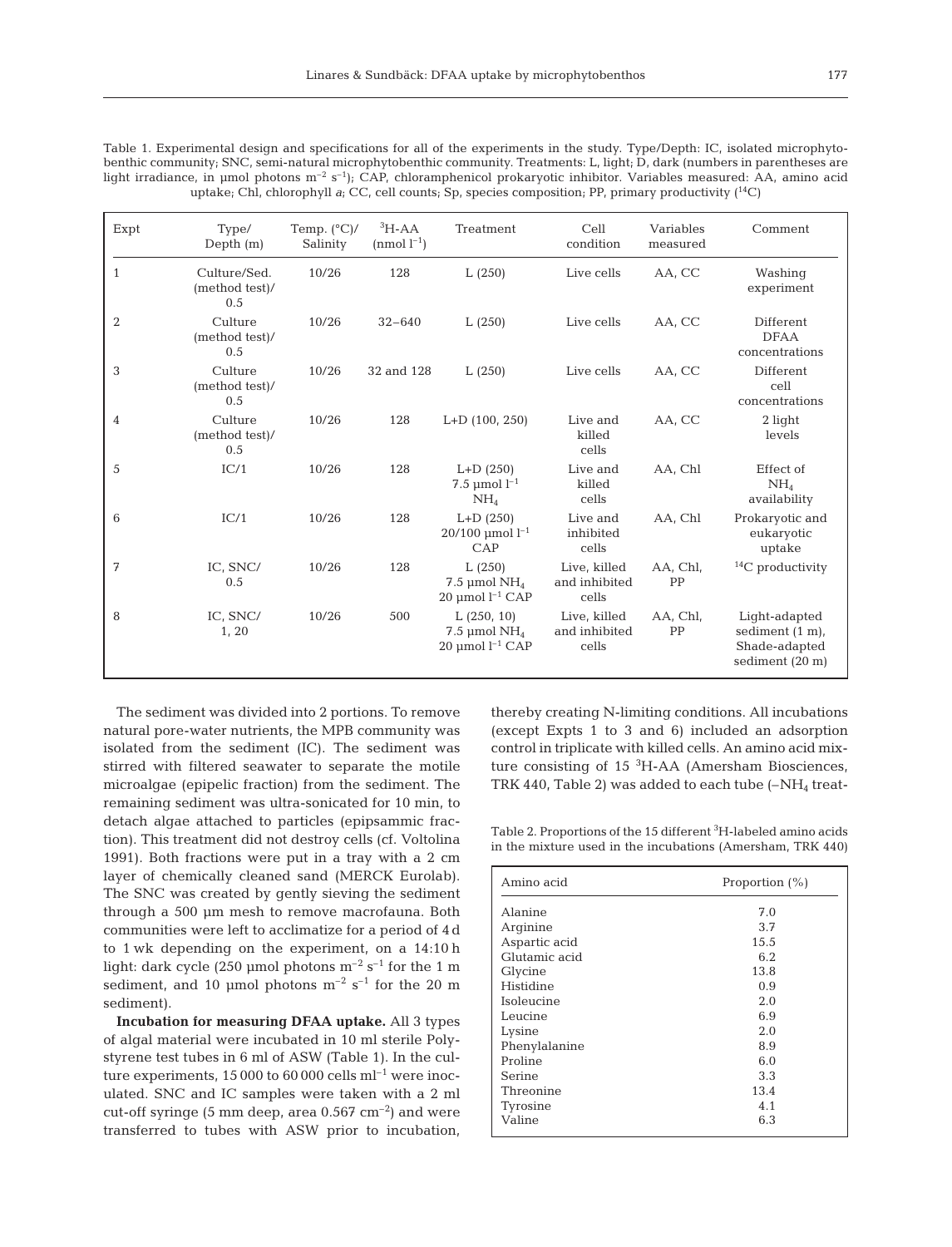ment). The composition of the mixture is close to that found in the pool of pore-water DON (Lomstein et al. 1998, Guldberg et al. 2002). To test the effect of DIN availability,  $NH_4$  was added as  $NH_4Cl$  in Expts 5, 7 and 8  $(+NH<sub>4</sub>$  treatment), to a final concentration of 7.5 µmol  $l^{-1}$ , approximately the highest concentration found in shallow waters in the study area (Sundbäck et al. 2000). Ambient  $NH<sub>4</sub>$  concentration in the overlying water was  $1.1 \text{ }\mu\text{mol}^{-1}$ . NH<sub>4</sub>Cl was added ca. 30 min before the addition of 3 H-AA.

The amount of label added was determined by incubating *Cylindrotheca fusiformis* cells (15 000 cells ml–1) in a range of  ${}^{3}$ H-AA concentrations (32 to 640 nM),



Fig. 1. *Cylindrotheca fusiformis*. Dissolved free amino acid (DFAA) uptake (+SE), Expts 2 to 4 (Table 1). (a) Uptake per cell at different DFAA concentrations; (b) DFAA taken up at different cell concentrations and  $2 \text{ }^{3}$ H-labeled ( $3$ H-AA) concentrations (32 and 128 nM); (c) uptake of DFAA under high and low light conditions and in the dark (Table 1)

and then incubating a range of cells (15 000 to  $60\,000$  cells ml<sup>-1</sup>) at 2 specific <sup>3</sup>H-AA concentrations  $(32 \text{ and } 128 \text{ nM})$ . A final addition of 128 nM of <sup>3</sup>H-AA was used in all experiments, except for Expt 9 (500 nM). By using these low concentrations we hoped not to enrich natural, ambient pore-water concentrations, which range from 0.3 to 30 µmol of DFAA (Admiraal et al. 1987, Antia et al. 1991).

To differentiate between prokaryotic and eukaryotic 3H-AA uptake, a bacteriostatic inhibitor chloramphenicol (CAP) was used in Expts 6 to 8 (Table 1). CAP was added 30 min before incubation. Tubes were incubated for 3 to 4 h at 10°C. Positional irradiance effects from the incubation lamps were avoided by randomly moving each tube every 30 min. Irradiance ranged from 10 to 250 µmol photons  $m^{-2} s^{-1}$  (Table 1). In Expt 4, 2 light levels were used (100 and 250 photons  $m^{-2} s^{-1}$ ). In Expts 4 to 6 dark incubations were also made. All treatments were run in triplicate. Samples were collected by vacuum filtration onto Polycarbonate filters (0.2 µm, Osmonics), and were washed with 20 ml of ASW. Uptake was measured in a scintillation counter, after addition of Hionic Fluor scintillation cocktail (Packard). <sup>3</sup>H-AA uptake was recalculated to uptake per  $m^2$ , using the sampled sediment surface. Uptake normalized to chlorophyll *a*  $(^{3}$ H-AA<sup>chl *a*</sup>) was used to compare the uptake efficiency between communities with different algal biomass.

**Primary production.** Primary production (PP) was measured as  ${}^{14}$ C-uptake during Expts 7 and 8. Eighty µl of  $H^{14}CO_3$  (activity 20.54 µCi ml<sup>-1</sup>, <sup>14</sup>C Agency Denmark) were added to each tube. Samples were incubated for 4 h under the same conditions as the corresponding 3H-AA tubes. A mixture of unlabeled DFAA was added to all tubes to mimic the conditions in the  ${}^{3}$ H-AA tubes, and NH<sub>4</sub>Cl was added to a final concentration of 7.5 µmol  $l^{-1}$ . The <sup>14</sup>C-samples were processed as described by Sundbäck et al. (1990). Total carbon dioxide  $(CO_2)$  concentration was calculated using the equations described by Aertebjerg Nielsen & Bresta (1984).

**Chlorophyll** *a***.** Chl *a* was used as a measure of MPB biomass. Three sediment samples (5 mm deep) were taken from the IC and SNC sediments before the start of each experiment using a 2 ml cut-off syringe, and were frozen at –80°C. Pigment content was extracted by adding 3 ml of 100% acetone to each sample. The tubes were ultra-sonicated for 10 min (while cooling with ice). Samples were left for 24 h at 7°C in darkness, after which they were centrifuged for 10 min at 2000 rpm  $(750 \times g)$ . Samples were analyzed with a spectrophotometer (Shimadzu UV-2401 PC), correcting for phaeopigment degradation according to Lorenzen (1967).

**Analysis of dissolved nitrogen.** A TRAACS autoanalyzer (Bran & Lubbe) was used for the analysis of NH4, nitrate plus nitrite and total dissolved nitrogen (TDN) from pore water and overlying water in Expt 8.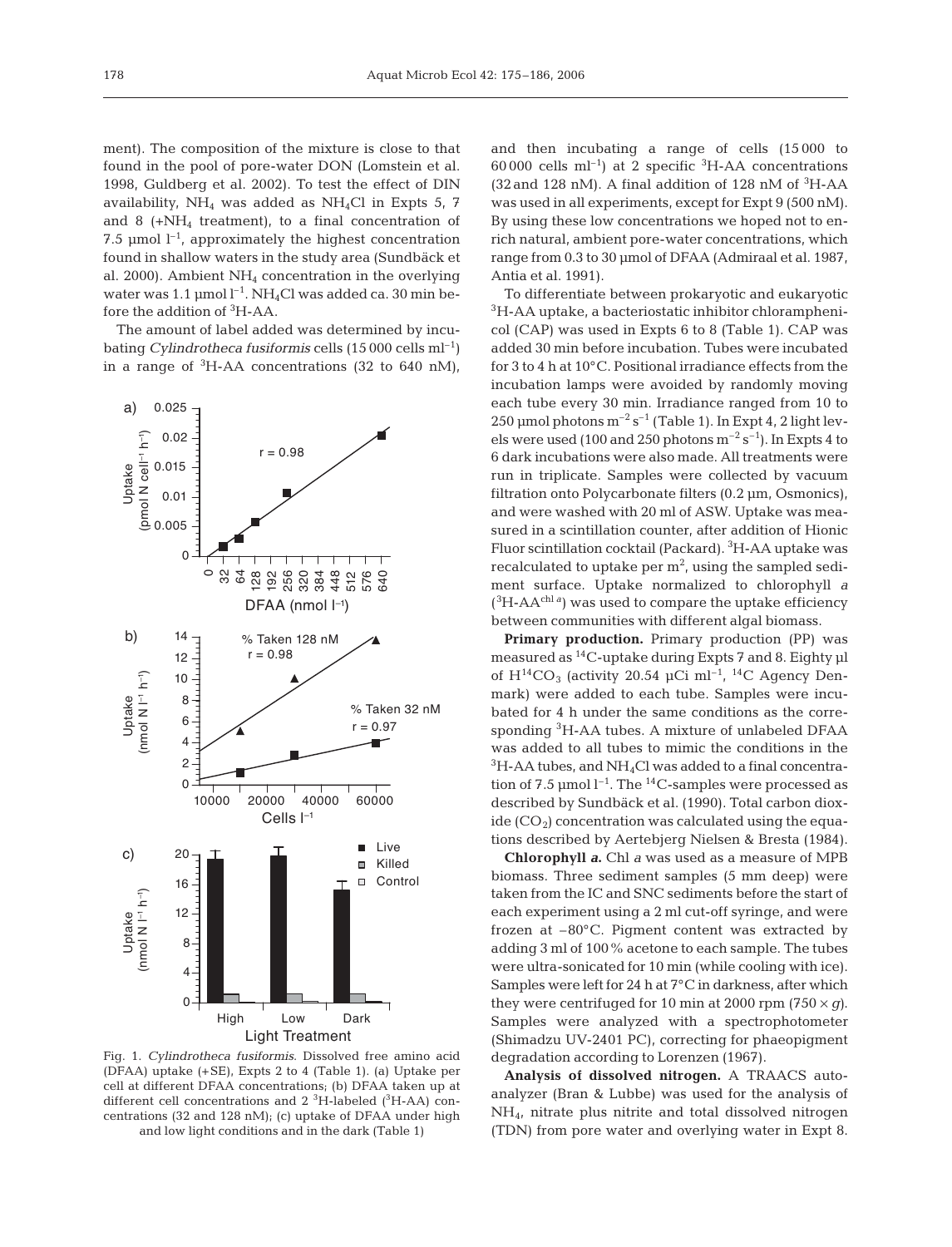Table 3. Summary of results from Expts 7 and 8. All values have been corrected for DFAA adsorption. Percent of the added label taken up, measured uptake rate of  $^3\rm H$ -DFAA including amount and proportion of prokaryotic (Prok.) and eukaryotic (Euk.) uptake, primary production (PP) and chlorophyll-normalized production (PP/Chl), estimated DFAA uptake and percent of estimated N-demand (SNC in Expt 8) assuming 10 and 20% of DON pool is DFAA. IC: isolated community: SNC: semi-natural community

| Expt | Type       | Depth<br>(m) | Treat-<br>ment    | Uptake<br>of added | Measured uptake<br>(umol m <sup>-2</sup> h <sup>-1</sup> ) |                    | PP<br>$\left(\text{mq C}\right)$ | PP/Chl<br>(mq C)           |                  | Actual N-<br>uptake |                                                | $\%$<br>$of N-$ |                            |
|------|------------|--------------|-------------------|--------------------|------------------------------------------------------------|--------------------|----------------------------------|----------------------------|------------------|---------------------|------------------------------------------------|-----------------|----------------------------|
|      |            |              |                   | label<br>(%)       | Total                                                      | Prok.              | Euk.                             | $m^{-2}$ h <sup>-1</sup> ) | $\ch^{-1}h^{-1}$ | $10\%$              | (µmol m <sup>-2</sup> h <sup>-1</sup> )<br>20% | $10\%$          | demand <sup>3</sup><br>20% |
| 7    | IC         | 0.5          | $-NH_4$<br>$+NH4$ | 7.6<br>8.9         | 1.1<br>1.0                                                 | 0.7(65)<br>0.7(65) | 0.4(35)<br>0.3(35)               | 24.8<br>24.0               | 1.4<br>1.4       |                     |                                                |                 |                            |
|      | <b>SNC</b> | 0.5          | $-NH_4$<br>$+NH4$ | 8.9<br>9.1         | 1.2<br>1.2                                                 | 0.6(46)<br>0.7(56) | 0.6(54)<br>0.5(44)               | 64.0<br>61.4               | 0.7<br>0.7       |                     |                                                |                 |                            |
| 8    | IC         | $\mathbf{1}$ | $-NH_4$<br>$+NH4$ | 3.7<br>6.2         | 2.0<br>1.7                                                 | 1.6(80)<br>1.5(85) | 0.4(20)<br>0.3(15)               | 8.3<br>4.8                 | 0.7<br>0.4       |                     |                                                |                 |                            |
|      | <b>SNC</b> | $\mathbf{1}$ | $-NH_4$<br>$+NH4$ | 3.2<br>2.9         | 1.7<br>1.6                                                 | 1.2(73)<br>1.2(75) | 0.5(27)<br>0.4(25)               | 6.1<br>5.2                 | 0.1<br>0.1       | 5.6<br>4.9          | 11.2<br>9.8                                    | 6.0<br>6.0      | 12.1<br>12.0               |
|      | IC         | 20           | $-NH_4$<br>$+NH4$ | 4.9<br>3.4         | 2.6<br>1.8                                                 | 2.2(84)<br>1.5(84) | 0.4(16)<br>0.3(16)               | 0.6<br>1.3                 | 0.4<br>0.9       |                     |                                                |                 |                            |
|      | <b>SNC</b> | 20           | $-NH_4$<br>$+NH4$ | 2.6<br>1.1         | 1.5<br>0.6                                                 | 1.1(77)<br>0.3(52) | 0.4(23)<br>0.3(48)               | 0.4<br>0.3                 | 0.02<br>0.01     | 3.4<br>3.5          | 8.0<br>7.0                                     | 56.8<br>53.6    | 113.6<br>107.3             |

Samples were collected in triplicate by centrifuging a known amount of sediment, and freezing the supernatant at –80°C. TDN was analyzed using the persulfate oxidation method (Valderrama 1981, Bronk et al. 2000). DON was calculated by subtracting DIN from TDN.

**Species composition.** Sediment samples collected using a 2 ml cut-off syringe, and preserved with glutaraldehyde (final concentration of 2.5%), were inspected semi-quantitatively using epifluorescence microscopy and phase contrast (Zeiss Axiophot Plan II) at 40× magnification. Both the epipelic and epipsammic fractions were separated and identified to major microalgal groups.

**Statistical analysis.** The results were analyzed by 1-way ANOVA with treatment  $(-NH_4$  and  $+NH_4$ , and light level, respectively) and community type (prokaryotic and eukaryotic) as the fixed factors in their respective cases. Differences between treatments were considered significant when p < 0.05.

#### **RESULTS**

We found uptake of  ${}^{3}$ H-AA (Figs. 1 to 3, Table 3) during the incubations in all experiments: 20 to 40% in the culture experiments, and 2 to 18% in the mixed MPB experiments. Of the total uptake, 4 to 19% was due to adsorption to surfaces (cells, sediment particles), i.e. non-biological uptake (Figs. 1c & 2a). Initial method tests using different concentrations of *Cylindrotheca fusiformis* cells showed that uptake increased linearly with increasing <sup>3</sup> H-AA additions, and increasing cell numbers (Fig. 1a,b), suggesting

that uptake was mainly biological. Adsorptioncorrected uptake for the culture experiments varied between 1.2 and 14 nmol  $l^{-1}$ , or 2 and 15 nmol  ${}^{3}$ H-AA  $cell^{-1}$  h<sup>-1</sup>. Total adsorption-corrected <sup>3</sup>H-AA uptake rates per  $m^2$  (eukaryotic + prokaryotic) were within the same range (0.6 and 2.6 µmol  $m^{-2}$  h<sup>-1</sup>) for both IC and SNC (Fig. 3, Table 3). However, on one occasion (Gullmar Fjord, 20 m) the total uptake by IC was significantly higher (2.6 µmol  $m^{-2}$  h<sup>-1</sup>) when compared with the SNC at the same depth (1.5 µmol  $m^{-2} h^{-1}$ , Fig. 3).

The addition of CAP at 2 concentrations (20 and 100  $\mu$ mol l<sup>-1</sup>) resulted in a similar percentage of inhibition, and 20  $\mu$ mol  $l^{-1}$  was used in all subsequent experiments (Fig. 2b). Prokaryotic uptake was proportionally higher than eukaryotic uptake  $(ANOVA, p < 0.05)$ in most cases (Figs. 2b & 3). Prokaryotic uptake ranged from 45 to 85% of the total adsorption-corrected uptake, or 0.3 to 2.2 µmol N  $m^{-2}$  h<sup>-1</sup> (Table 3). Eukaryotic uptake ranged from 15 to 55%, or 0.3 to 0.7 µmol  $N m^{-2} h^{-1}$  (Table 3, Fig. 3).

Chl *a* measurements showed that MPB biomass varied between the different communities (Fig. 4, text value). Therefore, to compare uptake 'efficiency' between communities, eukaryotic uptake was normalized for chl  $a$  ( ${}^{3}$ H-AA<sup>chl *a*</sup>). Since diatoms dominated, cyanobacteria being rare, we assumed that eukaryotic uptake represented the main part of algal uptake. <sup>3</sup>H-AA<sup>chl a</sup> accentuated the difference in eukaryotic uptake between the IC and SNC, as well as between sampling depths (Fig. 4). Algae in the IC took up significantly more <sup>3</sup> H-AA per unit chl *a* than those in the SNC (ANOVA,  $p < 0.05$ ). In the 20 m sediment,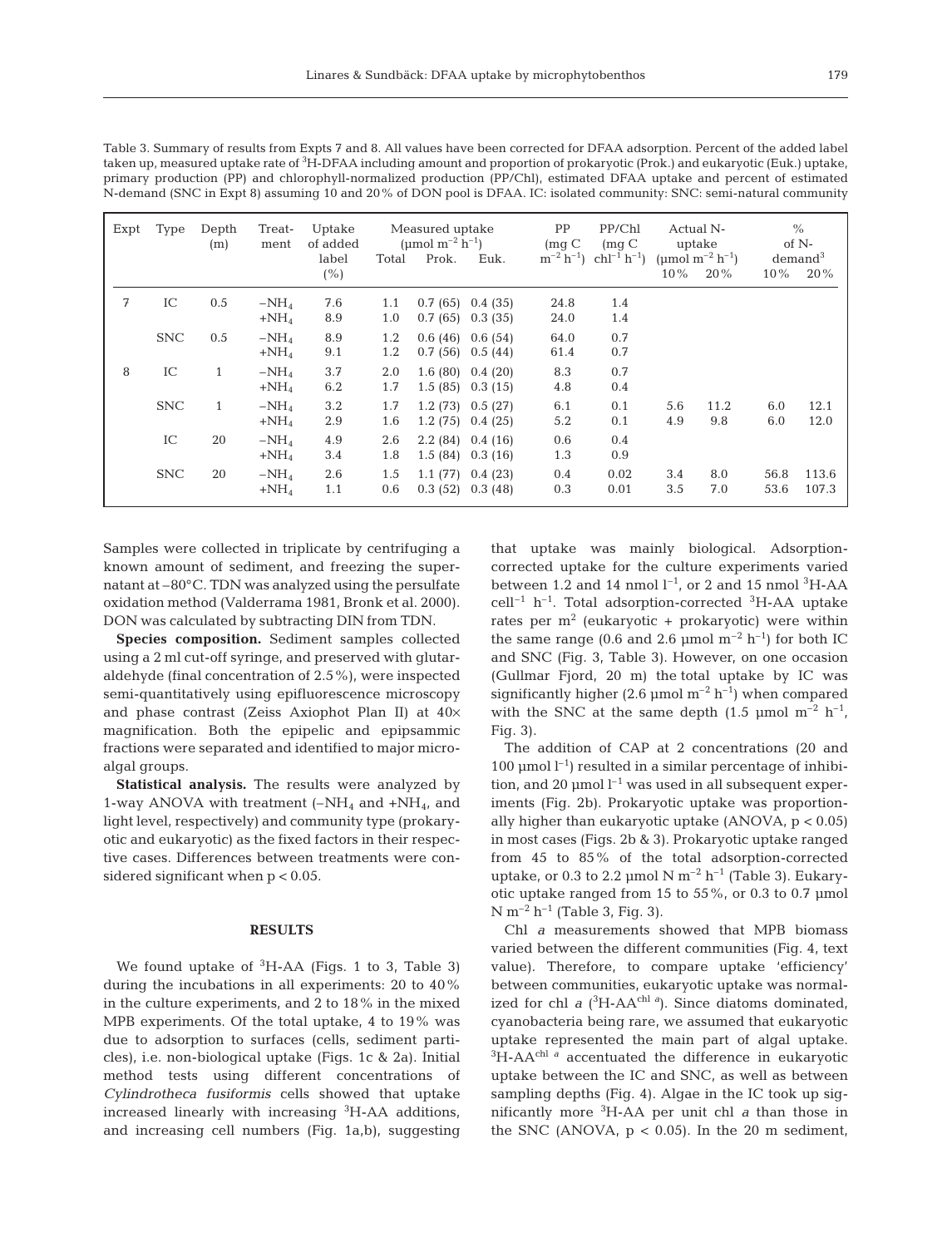${}^{3}{\rm H}$ -AA $^{\rm chl}$  a for the IC was an order of magnitude higher than in the 1 m sediment (see below). A similar magnitude of difference also existed between IC and SNC for the 20 m sediment.

#### **Short-term light effects**

Irradiance during the incubation had an effect only in the culture experiments. Uptake in the dark by *Cylindrotheca fusiformis* was slightly, but significantly (ANOVA,  $p < 0.05$ ), lower than in the light (Fig. 1c). No significant difference in <sup>3</sup>H-AA uptake was seen when cells were incubated at 2 different light levels (100 and 250 µmol photons  $m^{-2}$  s<sup>-1</sup>) (Fig. 1c). Incubation of IC sediment in light and dark resulted in no significant light effects (Fig. 2a). Based on this, we decided not to measure dark uptake in the subsequent community experiments.

# **DFAA uptake in shade- and light-adapted sediment communities**

Eukaryotic uptake (3 H-AAchl *<sup>a</sup>* ) in the IC was an order of magnitude higher for shade-adapted sediment (20 m), ranging from 200 to 300 nmol N mg chl  $a^{-1}$  h<sup>-1</sup>, than the 1 m IC (ca. 25 nmol N mg chl  $a^{-1}$  h<sup>-1</sup>) (Fig. 4). For the SNC, the difference was smaller, but still significant (ANOVA, p < 0.05), ca. 8 vs. 14 nmol mg chl *a*–1 h–1 (Fig. 4). The chl *a*-normalized production (Pchl a) was higher for the IC than SNC, following the pattern of  ${}^{3}\text{H-AA}^{\text{chl }a}$  (Fig. 5). P<sup>chl a</sup> was an order of magnitude lower for the SNC (Fig. 5).

#### **Effect of DIN availability**

The effect of DIN on <sup>3</sup>H-AA uptake was only measured in the community experiments. No effects were found in Expts 5 and 7 (Figs. 2a, 3a & 4a). In Expt 8, the presence of NH4 significantly lowered eukaryotic  ${}^{3}$ H-AA uptake in the IC but not in the SNC (Fig. 3b,c). This effect was most obvious for the <sup>3</sup> H-AAchl *<sup>a</sup>* uptake rates, where  $NH<sub>4</sub>$  addition decreased tracer uptake by as much as  $30\%$  (Fig. 4b,c). In Expt 8, NH<sub>4</sub> addition also affected P<sup>chl a</sup>, but only in the IC and with different direction of effects (Fig. 5).

#### **Estimated DFAA uptake and N-demand of MPB**

Our DFAA uptake rates are probably underestimations of the actual uptake, particularly for the sediment communities. Measuring true DFAA uptake

rates with tracer techniques requires that the indigenous DFAA pool in the pore water be taken into account (Mulholland et al. 2002). In Expt 8 we roughly estimated the actual uptake of DFAA by microalgae, as well as its contribution to the algal N-demand in the SNC. Uptake was calculated according to the formula:  $%$  label taken up by eukaryotes  $\times$  DFAA concentration in the pore water (Mulholland et al. 2002). We assumed the DFAA pool to be either 10 or 20% of the measured DON pool in the pore water (Guldberg et al. 2002, their Table 1). Mean DON concentration was 63 µM in the pore water (1 and 20 m sediments), giving an estimated DFAA concentration of 12.6 µM (20%) or 6.3 µM (10%). Uptake of <sup>3</sup>H-AA was 3.5 to 5.6 µmol  $m^{-2}$  h<sup>-1</sup> (10% DFAA in the DON pool) and 7 to 11.3 µmol  $m^{-2}$  h<sup>-1</sup> (20% DFAA in the DON pool) (Table 3). The algal N-demand was calculated from primary production, assuming a C/N ratio of 6.6 (Redfield). Assuming that 10% of the available DON pool is DFAA, the contribution to the algal N-demand that comes from DFAA was 6% for the 1 m sediment, and 55% for the 20 m sediment (Table 3). If 20% of the available DON pool is assumed to be DFAA, the contribution is 12% for the 1 m sediment, and 110% for the 20 m sediment (Table 3).



Fig. 2. DFAA uptake by isolated microphytobenthos communities (+SE), Expts 5 and 6 (Table 1). (a) Uptake of DFAA in the light and in the dark  $(-NH_4 = only 3H-DFAA, +NH_4 = non$ labeled DFAA and NH4 addition); (b) light and dark uptake, and effect of chloramphenicol inhibitor  $(CAP)$   $(C-20$  = 20 µmol  $l^{-1}$  addition, C-100 = 100 µmol  $l^{-1}$  addition)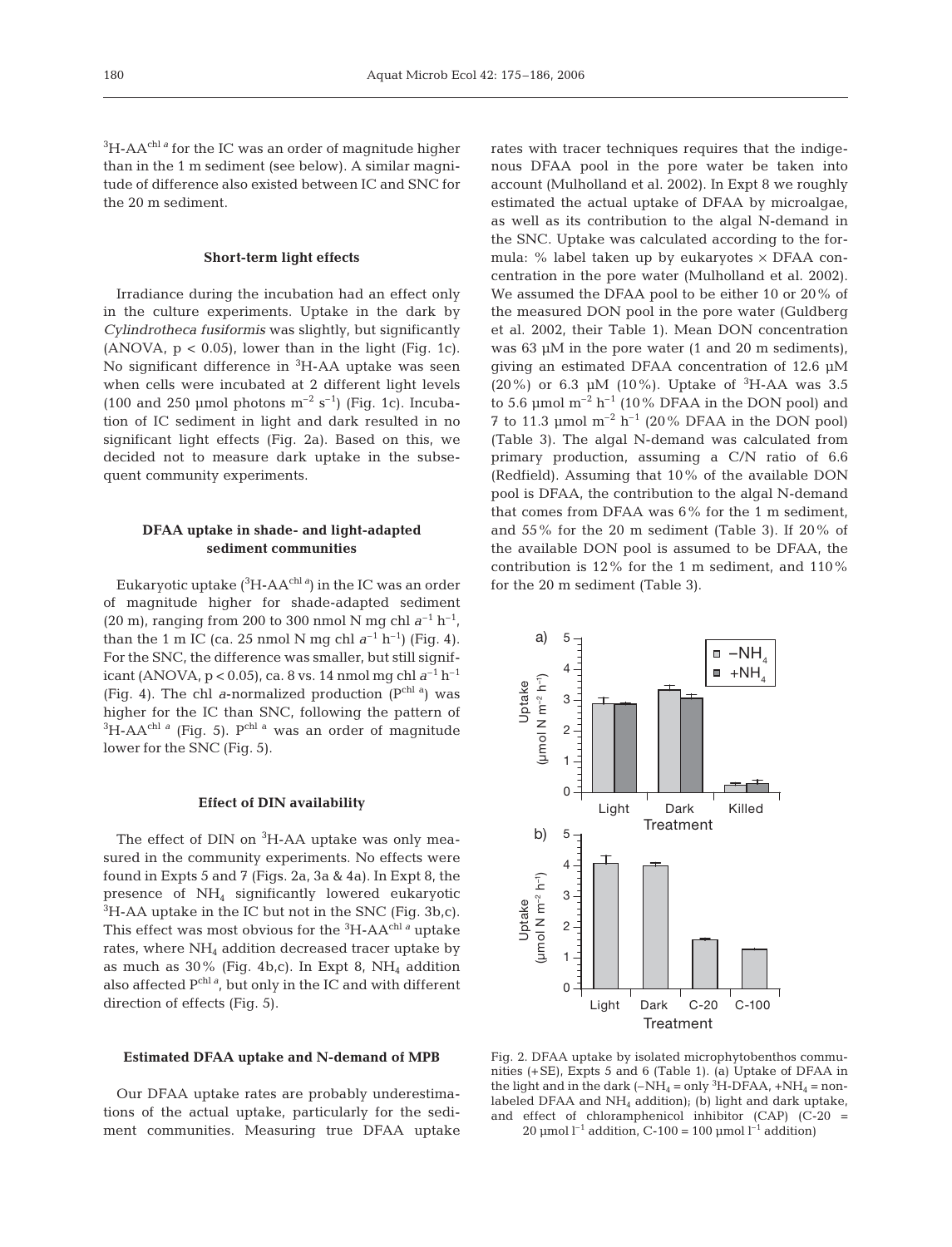#### **DISCUSSION**

### **Methods**

Our study is one of the first to attempt to measure the uptake of DFAA by mixed communities of benthic microalgae. We tried to differentiate between prokaryotic and eukaryotic 3H-AA uptake, and made a rough estimation of the contribution of DFAA to the N-demand of the MPB in semi-natural communities. We also tried to check and correct for non-biological adsorption, and to avoid pre-conditioning the cells to any particular type of N by using ASW with no nutrient additions. Nutrient pre-conditioning may influence uptake of one N substrate over another, affecting uptake rates (Dzurica et al. 1989, Mulholland et al. 2004). While our experimental approach was successful in providing us with measurable uptake rates, it is not without limitations. The algal communities used in our study were manipulated to some extent, and all experiments were done in the laboratory. Our



Fig. 3. DFAA uptake by isolated and semi-natural microphytobenthos communities without  $(-NH<sub>4</sub>)$  and with addition of ammonium (+NH4) for sediment collected from (a) 0.5 m, (b) 1 m and (c) 20 m depth of water, and differentiating between prokaryotic and eukaryotic uptake (+SE)

experiments were largely 'black box' experiments, where we simply measured the uptake of a mixture of <sup>3</sup>H-AA, without finding out the uptake mechanisms or in what form the N from the DFAA was used in the cells. We also did not measure the pool of available amino acids either. Despite all this, our experiments should serve as a starting point for further studies on the role of DON for natural MPB communities.

#### **DFAA uptake**

The MPB in all our experiments took up <sup>3</sup>H-AA when present at low concentrations. The amount of <sup>3</sup>H-AA added (0.13 to 0.5 µmol  $l^{-1}$ ) falls within the lower range of naturally occurring DFAA concentrations in pore water, which usually varies from  $0.3$  to  $30 \mu M$  in the sediment (Admiraal et al. 1987, Antia et al. 1991, Guldberg et al. 2002). However, the notion of low DFAA concentrations can be misleading given that there might be a tight coupling between production and uptake (i.e. a rapid turnover rate). Admiraal et al. (1984) concluded that isolated benthic diatom populations are able to take up DFAA even when concentrations are as low as 0.1 to 1 µmol  $l^{-1}$ . The results obtained in our study fall within this range. Despite the fact that we were able to measure uptake in all experiments, we do not know in what form the N entered the cell. Palenik & Morel (1990) first described a mechanism common to some marine phytoplankton species, where cell surface enzymes oxidize DFAA into NH4 before entering the cell. Recent studies have confirmed the importance of this extracellular oxidation pathway (Mulholland et al. 2002, 2003).

Since no previous uptake data for mixed MPB communities are available, we will instead compare our results with those reported for plankton communities. Although potential differences in uptake efficiency may exist, such comparison allows us to discuss our findings on a community level. Mulholland et al. (2003) found that natural plankton communities along an estuarine nutrient gradient derived up to 11% of the total N uptake in the form of DFAA. According to our estimations, the SNC from 1 m depth in Expt 8 could have gained roughly 6 to 12% of their hypothetical N demand from DFAA, which agrees well with the data reported by Mulholland et al. (2003). In a subsequent study, Mulholland et al. (2004) found that DFAA also played an important role in the C and N nutrition of the brown tide pelagophyte *Aureococcus anophagefferens*, where DFAA was a predominant nutrient source (ca. 18%). Deepdwelling, shade-adapted communities (20 m depth) in our study could have gained, according to our estimations, as much as 55 to 100% of their N-demand from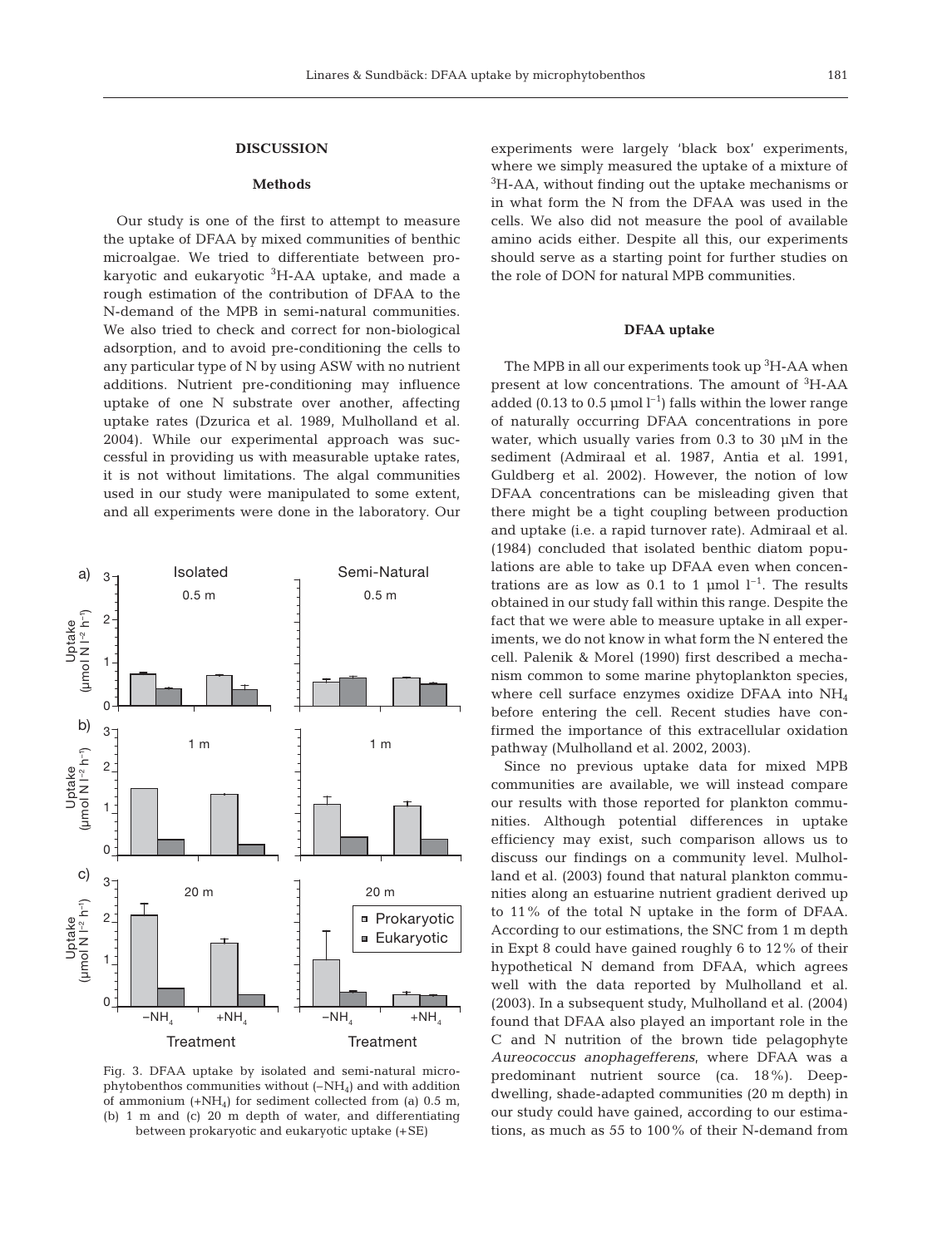DFAA. This finding supports the idea that DON may become more important as both a N and C source as light decreases with depth (Sundbäck et al. 2004). Veuger et al. (2004) found that DFAA could contribute up to 80% of the total microbial N uptake, implying that DON may be an important N substrate for microbial communities. Middelburg & Nieuwenhuize (2000) found similar results near the mouth of the Thames estuary.

The proportion of  ${}^{3}H$ -AA taken up by the eukaryotic (assumed microalgal) fraction was occasionally as high as, or even higher (55%) than the proportion taken up by prokaryotes (bacteria) (Table 3). While CAP is primarily used as a bacteriostatic inhibitor (Shaw 1992, Steppe & Paerl 2005), a few studies have used it to inhibit macro- and microalgae (Hader et al. 2002, Segovia & Berges 2005). As such, the eukaryotic rates reported in our study might be underestimates, especially if cyanobacteria are present (cf. Rondell et al. 2000). The observed high proportion of eukaryotic <sup>3</sup>H-AA uptake is intriguing, since bacteria are generally considered to be the major transformers of organic matter, dominating DFAA uptake in the sediment (Blackburn & Blackburn 1993, Herbert 1999), where they rapidly degrade amino acids (Jørgensen et al. 1981, Therkildsen et al. 1996, Lomstein et al. 1998). However, microalgae are known to effectively compete for these organic resources (Flynn & Butler 1986), and DON uptake can be assumed to be particularly important when inorganic nitrogen concentrations are low (Lomstein et al. 1998). In fact, the importance of DON as a N source for plants, on a wider global scale, in nutrient-poor ecosystems has lately been emphasized by van Breemen (2002).

#### **Light effects**

No effect from light on <sup>3</sup>H-AA uptake by MPB could be found during the incubations. Studies have suggested that light can affect the uptake of DFAA by microalgal communities (Admiraal & Peletier 1979, Admiraal et al. 1984, Flynn & Butler 1986). However, light effects reported in the literature vary. For example, the incorporation rate of DFAA into proteins has been found to be much higher in the light than in the dark (Flynn & Butler 1986). In contrast, maximum rates of DFAA uptake have been suggested to occur in dark waters depleted of DIN (Flynn & Butler 1986). Facultatively heterotrophic diatoms are capable of growth under low light conditions using DON as a nutrient and carbon source (Rivkin & Putt 1987); moreover, DON does not necessarily enhance their growth rate when they are subjected to high irradiance (Admiraal & Peletier 1979). One possible explanation for the lack of light effect in our study could be the incubation time, where the change in light conditions lasted only for a few hours. Shifts in DON uptake and growth of MPB using DON as a nutrient source can take days to develop (Rondell et al. 2000). When IC and SNC are grown under different light conditions for a period of 3 to 4 wk, DFAA stimulates the biomass and production of the MPB to a greater degree under high irradi-



Fig. 4. DFAA uptake normalized to chlorophyll *a* by isolated and semi-natural microphytobenthos communities  $(+SE)$ , without  $(-NH<sub>4</sub>)$  and with addition of ammonium  $(+NH<sub>4</sub>)$ , for sediment collected from (a) 0.5 m, (b) 1 m and (c) 20 m depth of water. Note the difference in scales. \*Statistically significant (p < 0.05) difference between treatments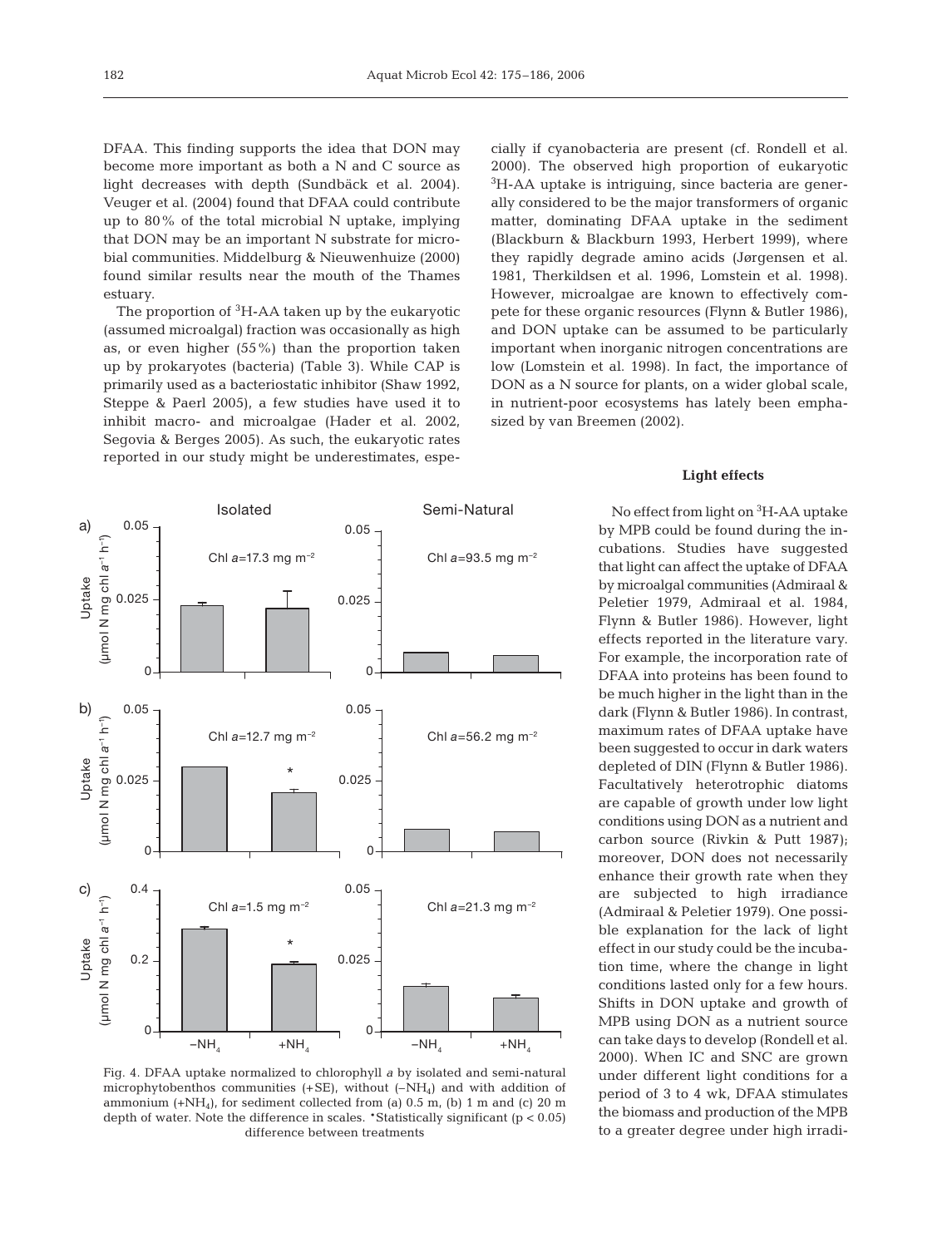ance (Linares in press). Thus, it seems that short-term changes in the light climate do not affect the DFAA uptake mechanism.

Differences in DFAA uptake efficiency between communities adapted to light conditions at different depths suggested long-term effects of light. Shade-adapted eukaryotic cells in the IC were more efficient in taking up <sup>3</sup>H-AA (avg. 0.13 µmol mg chl  $a^{-1}$  h<sup>-1</sup>) than lightadapted communities (avg. 0.02 µmol N mg chl  $a^{-1}$  h<sup>-1</sup>). The fact that these observations were made in the IC in particular could be because, at least initially, the IC were probably more nutrient limited than the SNC. Darkness and N-deprivation has been found to favor the development of DFAA-uptake systems (Antia et al. 1991). Our results agree with findings that darkness favors, and N-deprivation further accelerates, the development of DFAA-uptake systems (Flynn & Syrett 1985, Flynn & Butler 1986). A recent study along a depth gradient in the same study area where our light and shade-adapted



Fig. 5. Chlorophyll *a* normalized productivity (PP/chl *a*) by isolated and seminatural MPB communities  $(+SE)$ , without  $(-NH<sub>4</sub>)$  and with addition of ammonium  $(+NH_4)$ , for sediment collected from: (a) 0.5 m, (b) 1 m and (c) 20 m depth of water. Note differences in scale

sediment was collected from, found that MPB were still active at depths >5 m (Sundbäck et al. 2004). Thus, it seems that these communities are well adapted to survive at these depths, which may be attributed to their effective use of organic compounds such as DFAA. Benthic microalgae are very efficient at adapting their metabolism to limiting light conditions (Admiraal & Peletier 1979, Glud et al. 2002). Our findings also agree with those reported by Rivkin & Putt (1987), who found that DFAA were important for periphyton growth in Antarctica under light-limiting conditions. Thus, it may be that in shallow-water sediments DFAA is mainly a N-source when DIN is in short supply, but deeper down (or under the shade of green-algal mats for example, cf. Sundbäck et al. 1996), where light limits photosynthesis, the microalgae use DFAA both as a N and C source.

Another possible explanation for the difference in uptake between light- and shade-adapted MPB communities could be that of species composition. Our sediment

> communities were composed mainly of pennate diatoms (i.e. *Navicula* spp., *Nitzchia* spp.). However, Wulff et al. (2005), who studied the depth distribution of benthic diatoms along the same depth gradient, found a difference in species composition between shallow and deep sediment communities. Sundbäck et al. (2004), also working on the same depth gradient, found that deeper sediments (>10 m) consisted mainly of large-sized diatoms (*Pleurosigma* cf. *clevei*, *Polytrichum formosum*), while epipelic-epipsammic taxa (i.e. *Navicula* spp.) were dominant in the shallow sediments. Such a difference in species composition might also help explain the difference found between the shallow and deep sediments.

#### **Effect of NH4**

The addition of  $NH<sub>4</sub>$  during the incubation had no effect on DFAA uptake, except in Expt 8, where eukaryotic DFAA uptake decreased, although only in the IC. Few studies exist in which the uptake of both organic and inorganic N sources by benthic microalgae have been studied simultaneously. Admiraal et al. (1987) studied uptake (by measuring concentrations in the media) of several amino acids, as well as DIN by 2 benthic diatom species isolated from tidal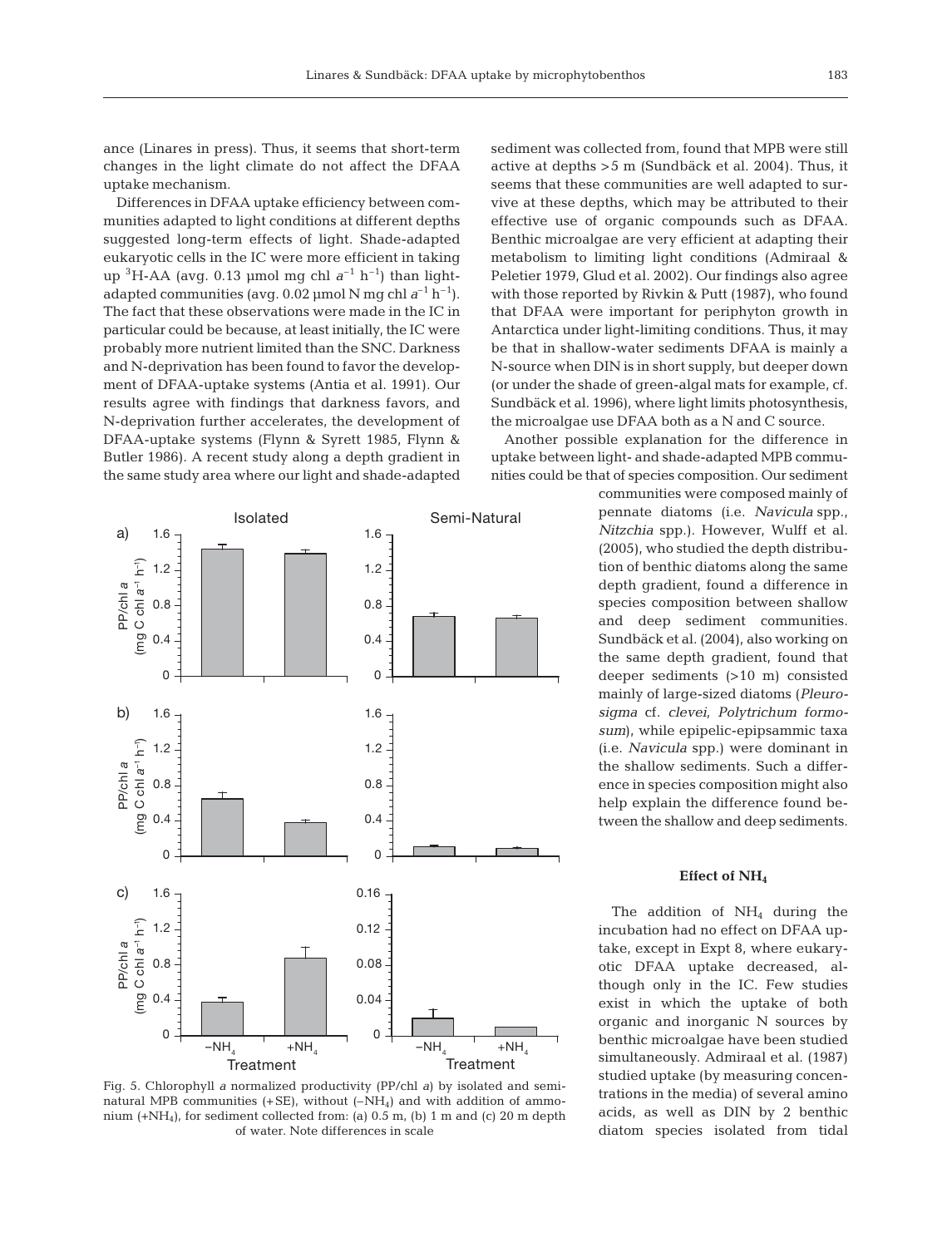flats. They found that  $NH<sub>4</sub>$  did not suppress the uptake of DFAA, whereas uptake of  $NO<sub>3</sub>$  was suppressed. They also found that amino acids were used in parallel with ammonium, even though the concentration of DFAA (1 µM) was an order of magnitude lower than that of NH4. Our experiments, using mixed MPB communities and a low concentration of DFAA  $(0.5 \mu M)$ , partly support these findings.

However, we also found that the presence of  $NH<sub>4</sub>$ decreased <sup>3</sup>H-AA uptake (Expt 8). This effect was clearest in the IC when viewed as <sup>3</sup> H-AAchl *<sup>a</sup>* uptake. One drawback of our study is that we did not measure uptake of DIN (cf. Mulholland et al. 2002) and we can only speculate about the reason for the suppression of DFAA uptake. The IC represented a more N-starved community than the SNC, where an indigenous sediment pool of both DIN and DON was available. It could be that the N-starved algae in the IC preferred to take up  $NH_4$  when made available in a concentration 1 order of magnitude higher (7.5 µM) than DFAA (0.5  $\mu$ M). We assume that no N source was available in the chemically clean sand. Both 14C and 3 H-AA uptake per unit chl *a* were significantly higher in the IC than in the SNC, suggesting that the algal cells in the IC were more active than those in the SNC. Admiraal et al. (1984) observed a variation between species regarding the effect of DIN on the DFAA uptake rate. Thus, as pointed out by Admiraal et al. (1984), incorporation of DFAA by natural microalgal communities is an extremely variable process, dependent on species composition and nutritional state.

The generally accepted idea that  $NH<sub>4</sub>$  is the preferred N-source of microalgae (Antia et al. 1991, Herbert 1999) comes mainly from studies on phytoplankton species. Studies using diatoms from the sediment suggest that benthic microalgae might regulate the uptake of inorganic and organic sources in a different way than phytoplankton. The varying availability of DIN and DON may in fact determine the dominant metabolism (e.g. autotrophy vs. heterotrophy) of the community (Mulholland et al. 2004), and in some cases they may actually prefer DFAA to  $NH<sub>4</sub>$  and  $NO<sub>3</sub>$ (Admiraal et al. 1987). This might explain why in a previous study the addition of DFAA stimulated the growth and production of IC and SNC as much as, or even more, than the addition of  $NO<sub>3</sub>$  (Linares in press).

#### **Estimated N-demand**

DFAA concentration in the sediment pore water was not measured. However, we estimated this concentration by assuming that 10 to 20% of DON is in the form of DFAA (Guldberg et al. 2002). One of our initial aims was to test whether shade-adapted MPB communities were more efficient at taking up DFAA than lightadapted communities. This assumption is based on the idea that facultative heterotrophy (including uptake of dissolved organic carbon [DOC] and DON) of microalgae becomes more important as light becomes scarce (Admiraal & Peletier 1979). The estimated contribution from DFAA to the microalgal N-demand was much higher in the 20 m sediment (55 to 100%) than in the 1 m sediment (6 to 12%). A recent study conducted along a depth gradient in the Gullmar fjord found occasional DON uptake by the sediment, as well as light effects on DON flux, particularly at depths greater than 5 m. These findings suggest that DON uptake by microalgae may be important at sublittoral depths (Sundbäck et al. 2004). The relatively high 3 H-AA uptake rates measured in the 20 m sediment, and the high percentage of DFAA estimated to contribute to the total N-demand, support these findings. Moreover, it is possible to theorize from the estimated percentage that the microalgae use DFAA as both a N and C source (cf. Mulholland et al. 2002).

#### **CONCLUSIONS**

Our results showed that sediments with mixed MPB communities can take up DFAA when occurring in naturally low concentrations  $(<1 \mu M)$ . Short-term changes in light conditions do not appear to affect the uptake rate of DFAA and rates are only marginally lowered by ammonium availability. Although prokaryotic uptake of DFAA often dominates, eukaryotic (algal) uptake can occasionally be as high as the prokaryotic uptake. Tentative estimations suggest that DFAA can provide MPB communities with a considerable portion of their total N-demand (~10 to 100%). An efficient uptake of DFAA may be an important adaptation mechanism particularly under light-limited conditions, where DFAA can be assumed to also provide an alternative C source when photosynthesis is strongly light-limited. It is suggested that labile fractions of DON, such as DFAA, may be an important alternative N source for natural MPB communities, in particular when ambient DIN concentrations are low.

*Acknowledgements*. Funding for this study was received from the MISTRA Foundation, the Swedish Research Council for Environment, Agricultural Sciences and Special Planning (FORMAS), the Royal Society of Arts and Sciences in Göteborg, the Göteborg University Marine Research Centre, the Foundation in the Memory of Birgit and Birger Wåhlström, and the Captain Stenholm Fund. We thank Dr. S. Hulth and P. Engström for gracious help during the sampling, as well as the crew of the RV 'Oscar von Sydow'. We also thank Dr. S.-Å. Wängberg for advice concerning the methodology. Two anonymous reviewers are acknowledged for their valuable comments.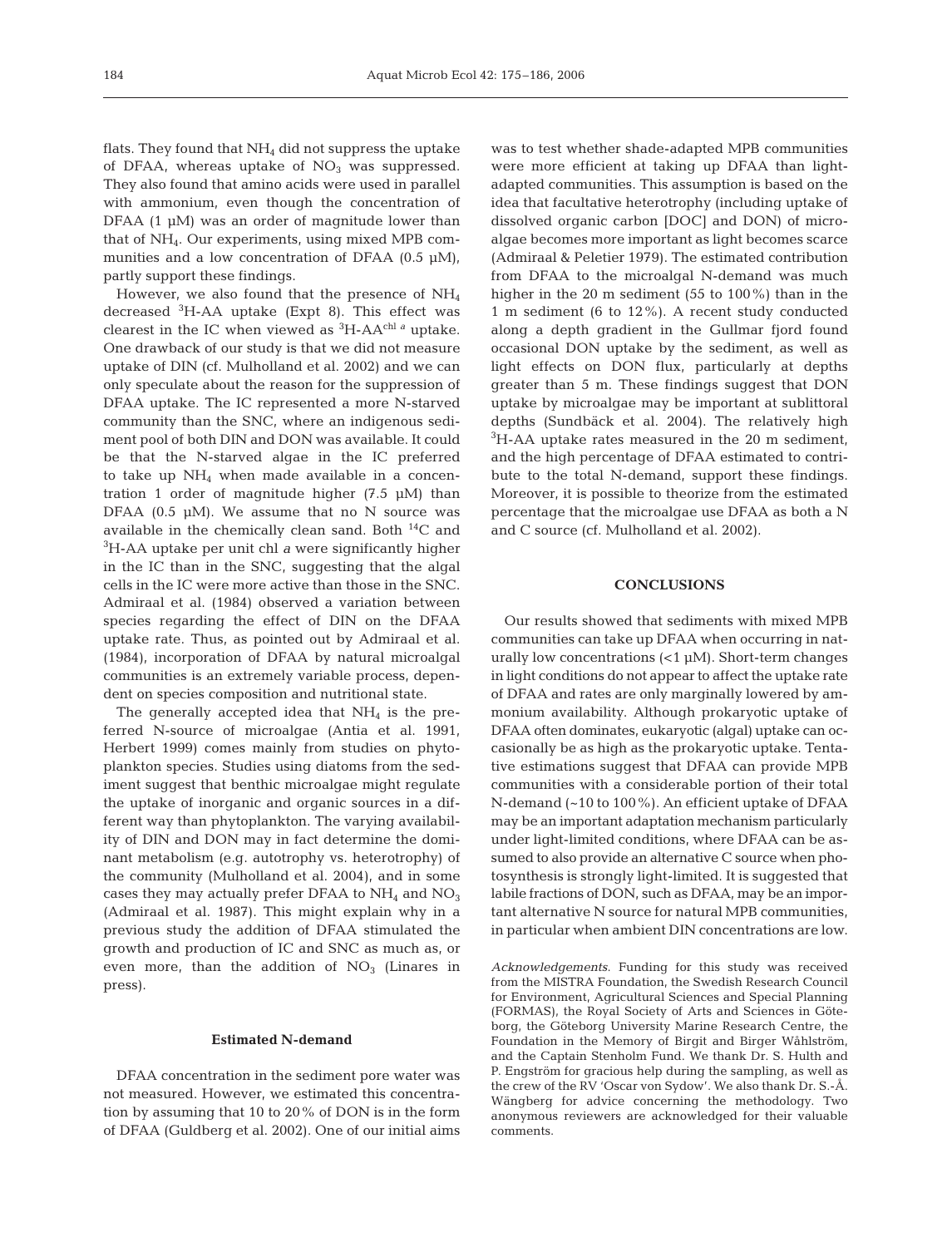#### LITERATURE CITED

- Admiraal W, Peletier H (1979) Influence of organic compounds and light limitation on the growth rate of estuarine benthic diatoms. Br Phycol J 14:197–206
- Admiraal W, Laane RWPM, Peletier H (1984) Participation of diatoms in the amino acid cycle of coastal waters; uptake and excretion in cultures. Mar Ecol Prog Ser 15:303–306
- Admiraal W, Riaux-Gobin C, Laane RWPM (1987) Interactions of ammonium, nitrate, and D- and L-amino acids in the nitrogen assimilation of two species of estuarine benthic diatoms. Mar Ecol Prog Ser 40:267–273
- Aertebjerg Nielsen G, Bresta AM (1984) Guidelines for the measurements of phytoplankton primary production. Baltic Mar Biol (BMB) Publ No 1, 2nd edn. Marine Pollution Laboratory, Charlottenlund
- Anderson IC, McGlathery KJ, Tyler AC (2003) Microbial mediation of 'reactive' nitrogen transformations in a temperate lagoon. Mar Ecol Prog Ser 246:73–84
- Antia NJ, Harrison PJ, Oliveira L (1991) The role of dissolved organic nitrogen in phytoplankton nutrition, cell biology and ecology. Phycologia 30:1–89
- Aufdekampe AK, Hedges JI, Richey JE, Krusche AV, Llerena CA (2001) Sorptive fractionation of dissolved organic nitrogen and amino acids onto fine sediments within the Amazon Basin. Limnol Oceanogr 46:1921–1935
- Blackburn TH, Blackburn ND (1993) Rates of microbial processes in sediments. Phil Trans R Soc Lond 344:49–58
- Bronk DA, Lomas MW, Glibert PM, Schukert KJ, Sandersson MP (2000) Total dissolved nitrogen analysis: comparisons between the persulfate, UV and high temperature oxidation methods. Mar Chem 69:163–178
- Carman KR, Guckert JB (1994) Radiotracer determination of ingestion and assimilation of periphytic algae, bacteria, and adsorbed amino acids by snails. J North Am Benthol Soc 13:80–88
- Christensen D, Blackburn TH (1980) Turnover of tracer  $(^{14}C,$ 3 H labeled) alanine in inshore marine sediments. Mar Biol 58:97–103
- Dzurica S, Lee C, Cosper EM, Carpenter EJ (1989) Role of environmental variables, specifically organic compounds and micronutrients, in the growth of the chrysophyte *Aureococcus anophagefferens*. In: Cosper EM, Bricelj VM, Carpenter EJ (eds) Novel phytoplankton blooms: causes and impacts of recurrent brown tides and other unusual blooms. Springer-Verlag, Berlin, p 229–252
- Flothmann S, Werner I (1992) Experimental eutrophication on an intertidal sandflat: effects on microphytobenthos, meioand macrofauna. In: Colombo G, Ferrari I, Ceccherelli V, Rossi R (eds) Marine eutrophication and population dynamics. Olsen & Olsen, Fredensborg, p 93–100
- Flynn KJ, Butler I (1986) Nitrogen sources for the growth of marine microalgae: role of dissolved free amino acids. Mar Ecol Prog Ser 34:281–304
- Flynn KJ, Syrett PJ (1985) Development of the ability to take up L-lysine by the diatom *Phaeodactylum tricornutum*. Mar Biol 89:317–325
- Glud RN, Kühl M, Wenzhöfer F, Rysgaard S (2002) Benthic diatoms of a high Arctic fjord (Young Sound, NE Greenland): importance of ecosystem primary production. Mar Ecol Prog Ser 238:15–29
- Guldberg LB, Finster K, Jørgensen NOG, Middelboe M, Lomstein BA (2002) Utilization of marine sedimentary dissolved organic nitrogen by native anaerobic bacteria. Limnol Oceanogr 47:1712–1722
- Hader DP, Lebert M, Sinha RP, Barbieri ES, Helbling EW (2002) Role of protective and repair mechanisms in the

inhibition of photosynthesis in marine macroalgae. Photochem Photobiol Sci 1(10):809–814

- Henriksen K, Hansen J, Blackburn TH (1980) The influence of benthic infauna on exchange rates of inorganic nitrogen between sediment and water. Ophelia (Suppl) 1:249–256
- Herbert RA (1999) Nitrogen cycling in coastal marine systems. FEMS Microbiol Rev 23:563–590
- Jørgensen NOG, Blackburn TH, Henriksen K, Bay D (1981) The importance of *Posidonia oceanica* and *Cymodocea nodosa* as contributors of free amino acids in water and sediment of seagrass beds. Mar Ecol 2:97–112
- Kristensen E (1993) Seasonal variations in benthic community metabolism and nitrogen dynamics in a shallow, organicpoor Danish Lagoon. Estuar Coast Shelf Sci 36:565–586
- Linares F (in press) Effect of dissolved free amino acids (DFAA) on the biomass and production of microphytobenthic communities. J Environ Mar Biol Ecol
- Lomstein BA, Jensen AGU, Hansen JW, Andreasen JB, Hansen LS, Berntsen J, Kunzendorf H (1998) Budgets of sediment nitrogen and carbon cycling in the shallow water of Knebel Vig, Denmark. Aquat Microb Ecol 14:69–80
- Lorenzen CJ (1967) Determination of chlorophyll and pheopigments: spectrophotometric equations. Limnol Oceanogr 12:343–346
- McGlathery K, Sundbäck K, Anderson IC (2004) The importance of primary producers for benthic nitrogen and phosphorus cycling. In: Nielsen SL, Banta GT, Pedersen MF (eds) Estuarine nutrient cycling: the influence of primary producers. Springer, Berlin, p 231–261
- Middelburg JJ, Nieuwenhuize J (2000) Nitrogen uptake by heterotrophic bacteria and phytoplankton in the nitraterich Thames estuary. Mar Ecol Prog Ser 203:13–21
- Mulholland MR, Gobler CJ, Lee C (2002) Peptide hydrolysis, amino acid oxidation, and nitrogen uptake in communities seasonally dominated by *Aureococcus anophagefferens*. Limnol Oceanogr 47:1094–1108
- Mulholland MR, Lee C, Gilbert PM (2003) Extracellular enzyme activity and uptake of carbon and nitrogen along an estuarine salinity and nutrient gradient. Mar Ecol Prog Ser 258:3–17
- Mulholland MR, Boneillo G, Minor EC (2004) A comparison of N and C uptake during brown tide (*Aureococcus anophagefferens*) blooms from two coastal bays on the east coast of the USA. Harmful Algae 3:361–376
- Nilsson C, Sundbäck K (1991) Growth and nutrient uptake studied in sand-agar microphytobenthic communities. J Exp Mar Biol Ecol 153:207–226
- Nilsson C, Sundbäck K (1996) Amino acid uptake by natural benthic microalgal assemblages studied by microautoradiography. Hydrobiologia 332:119–129
- Nilsson P, Jönsson B, Lindström Swanberg I, Sundbäck K (1991) Response of a marine shallow-water sediment system to an increased load of inorganic nutrients. Mar Ecol Prog Ser 71:275–290
- Palenik B, Morel FMM (1990) Amino acid utilization by marine phytoplankton: a novel mechanism. Limnol Oceanogr 35: 260–269
- Risgaard-Petersen N (2003) Coupled nitrification-denitrification in autotrophic and heterotrophic estuarine sediments: on the influence of benthic microalgae. Limnol Oceanogr 48:93–105
- Rivkin RB, Putt M (1987) Heterotrophy and photoheterotrophy by Antarctic microalgae: light-dependent incorporation of amino acids and glucose. J Phycol 23: 442–452
- Rondell JB, Finster KW, Lomstein BA (2000) Urea and DON uptake by a *Lyngbya gracilis* dominated microbial mat: